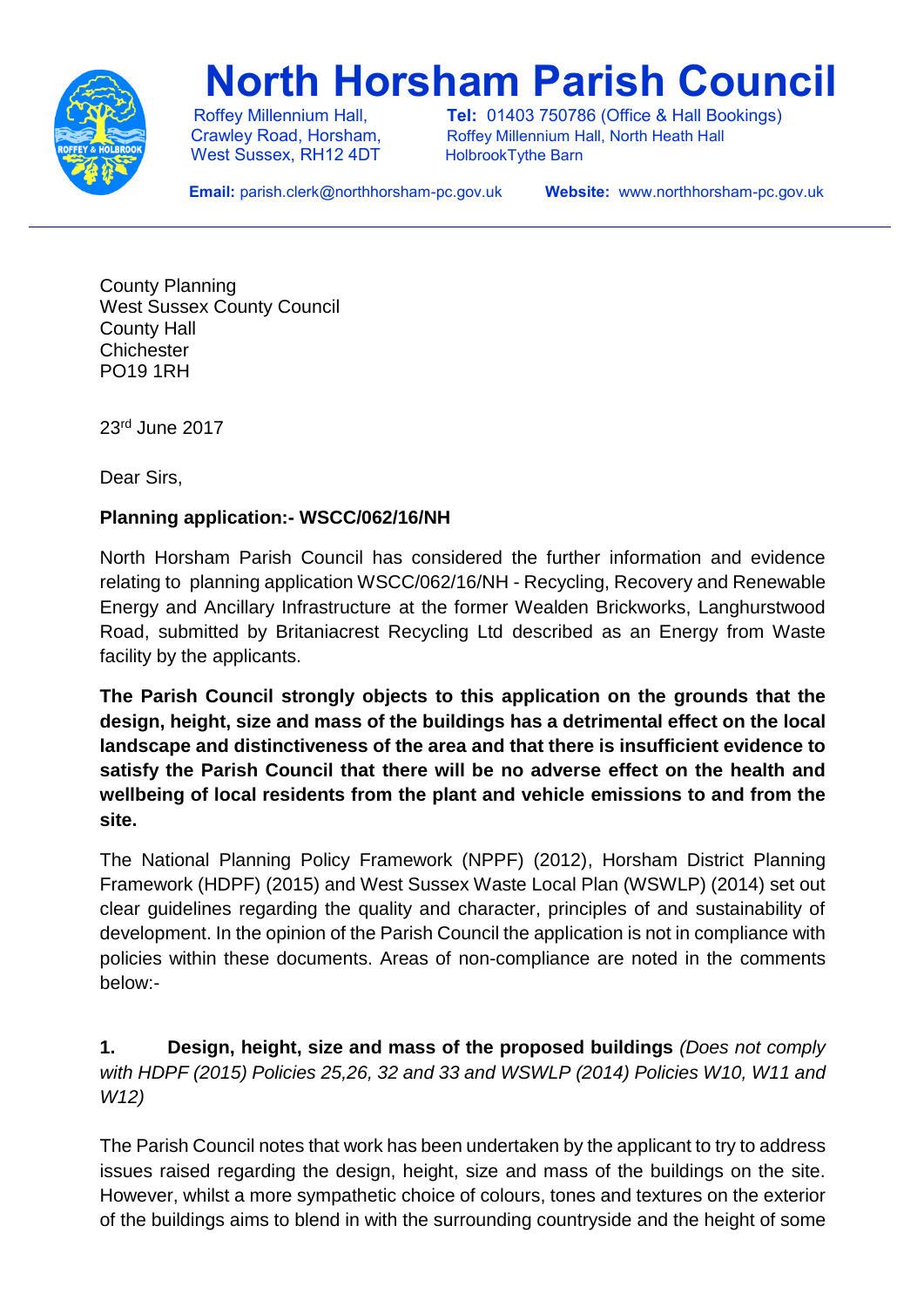of the buildings has been slightly reduced through revising the size of the plant and equipment used in the waste to energy processes, the size of the proposed buildings and chimney will still be significantly higher than buildings in the surrounding area and do not complement the local distinctiveness of the area which is that of countryside surrounding a Sussex market town.(HDPF(2015) Policy 32, WSWLP (2014) W11) Furthermore, the height, size and mass of the building and the chimney is not sympathetic to the site setting in terms of topography, landscape and skyline (WSWLP (2014) W12). The proposed siting of the buildings and chimney, on land that sits quite high within the landscape, accentuates its presence and its urban feel. The chimney will visually impact the High Weald Area of Outstanding Natural Beauty and other designated areas of special significance in the wider area.

The photographic evidence of how the facility will impact on the surrounding area is still disappointing and does not properly reflect how imposing it will be in the landscape.

## **2. Emissions from plant and vehicle movements** *(Non-compliance with NPPF (2012) Policy 8, 10 and 11 also WSWLP (2014) Policy W12 and Policy W19)*

The additional information relating to air quality and the odour assessment is not clear and continues to raise concerns regarding long term health issues associated with the incineration of waste, especially in respect of elements that are stored in the body and which can be transferred to unborn children. There is still no information regarding the ultimate level of the Carbon dioxide, Nitrous oxide etc. generated from this facility.

There still appears to be no information on the impact to the environment on vehicle movements associated with operating the incinerator. Diesel engine vehicle movements associated with the operation are likely to be high and the resulting pollutants will rise commensurately reducing air quality. The Parish Council is still concerned that waste from outside the County will be needed to ensure that the facility remains profitable.

The applicant notes that the detailed design and suppliers of the prime movers that generate much of the noise are unknown. Residents who live in the vicinity of the facility are already affected by noise levels. Now that the application for 2,750 houses in North Horsham has been approved, there are likely to be more people impacted by noise from the 24-hour operation.

The Parish Council are still of the opinion that to ensure that vehicles do not block the Access Road and use local lay-by's the weighbridges must be relocated to provide adequate waiting bays for HGV's entering the site.

The Parish Council recommended that a study be commissioned to seek professional advice on the effects of turbulence created by passing aircraft on the emissions. There doesn't seem to be any additional information about this area of concern.

The Parish Council has not seen evidence that Sections 8,10 and 11 of the NPPF, which refer to healthy communities, the challenge of climate change and conserving and enhancing the natural environment along with HDPF (2015) Policy 33 and WSWLP (2014) W12 are being adhered to.